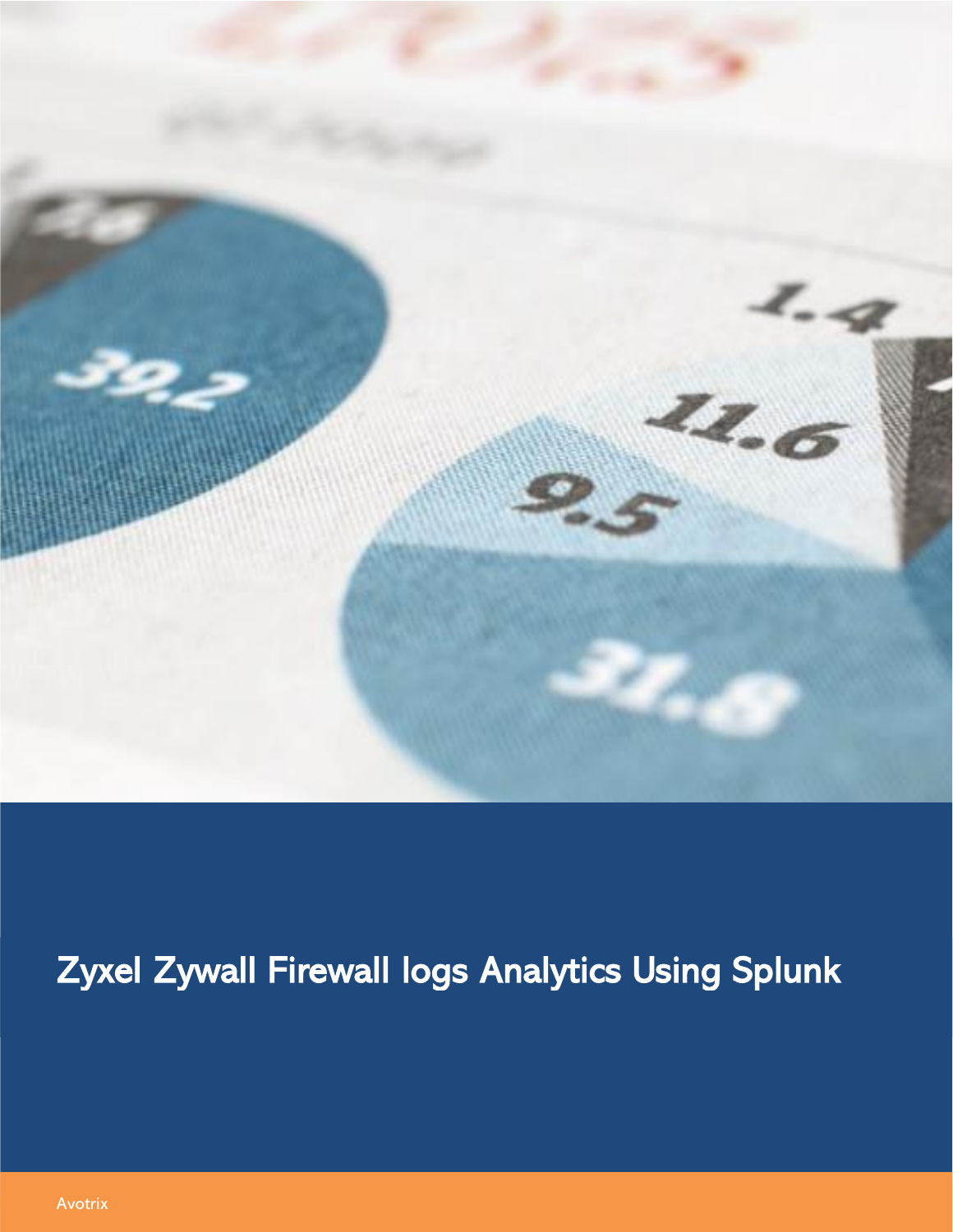# Index

#### **Table of Contents**

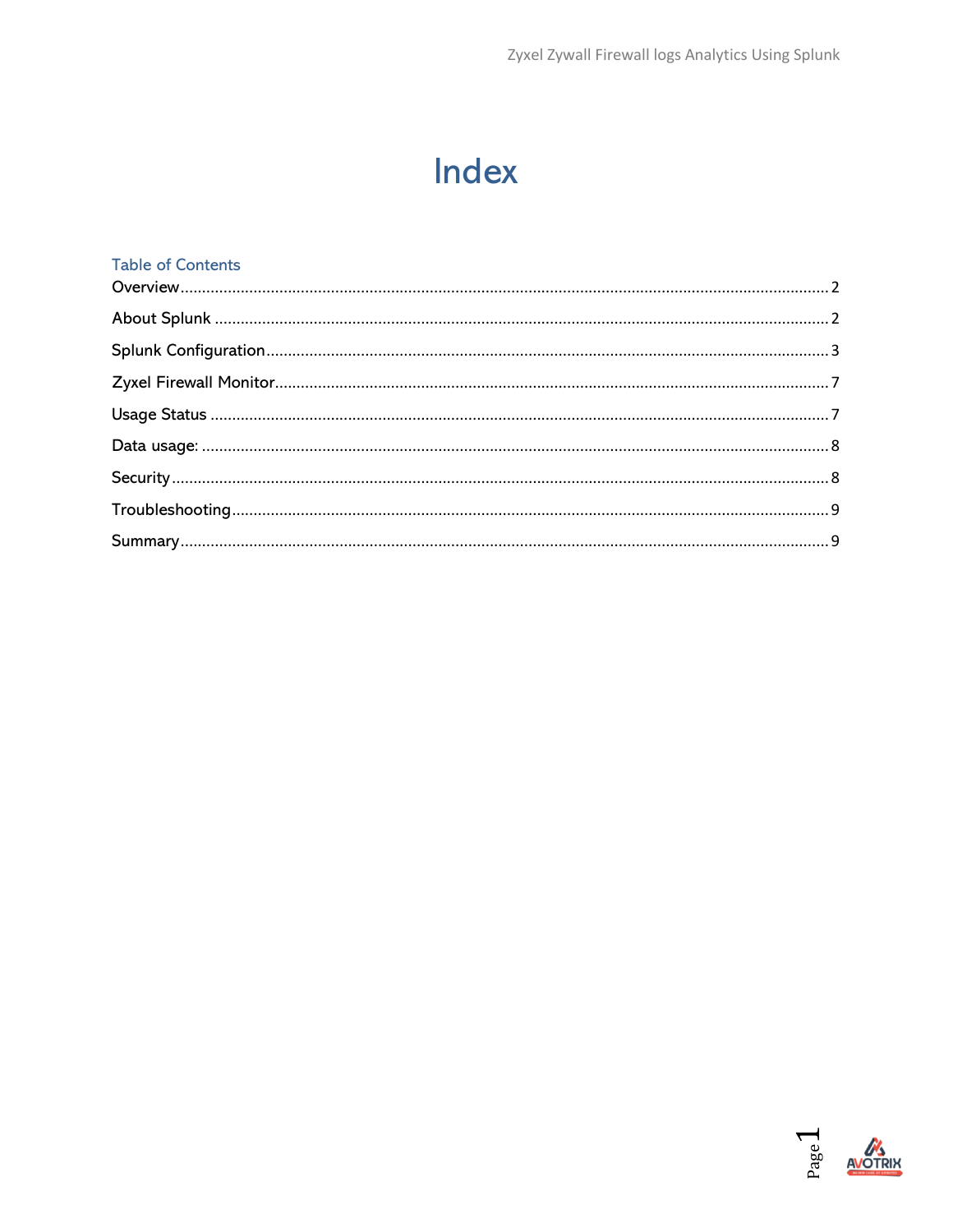### <span id="page-2-0"></span>**Overview**

ZyWALL firewalls are designed to deliver the fastest performance for multi-site deployments. The ZyWALL supports high-throughput IPSec, L2TP over IPSec, and SSL VPN for a wide range of site-toclient and site-to-site VPN deployments. Zyxel VPN Firewall simplifies complex firmware updates with its new Cloud Helper service. This firewall also generates the logs in various categories like traffic log, system monitoring, DHCP logs, security policy control logs and many more. So, having the one location where you can see everything related this information will give a quick glance of network environment.

The Zyxel firewall monitor app is based on logs that has being forwarded to splunk by receiving at port 514 which is default. Also, the apps default setting for index, sourcetype is being saved in Eventtype, you can change this setting as per your configuration from the link provided in apps home dashboard.

## <span id="page-2-1"></span>About Splunk

Splunk Inc. (NASDAQ: SPLK) is the market leader in analyzing machine data to deliver Operational Intelligence for security, IT and the business. Splunk® software provides the enterprise machine data fabric that drives digital transformation. Splunk Enterprise makes it simple to collect, analyze and act upon the untapped value of the big data generated by your technology infrastructure, security systems and business applications—giving you the insights to drive operational performance and business results.



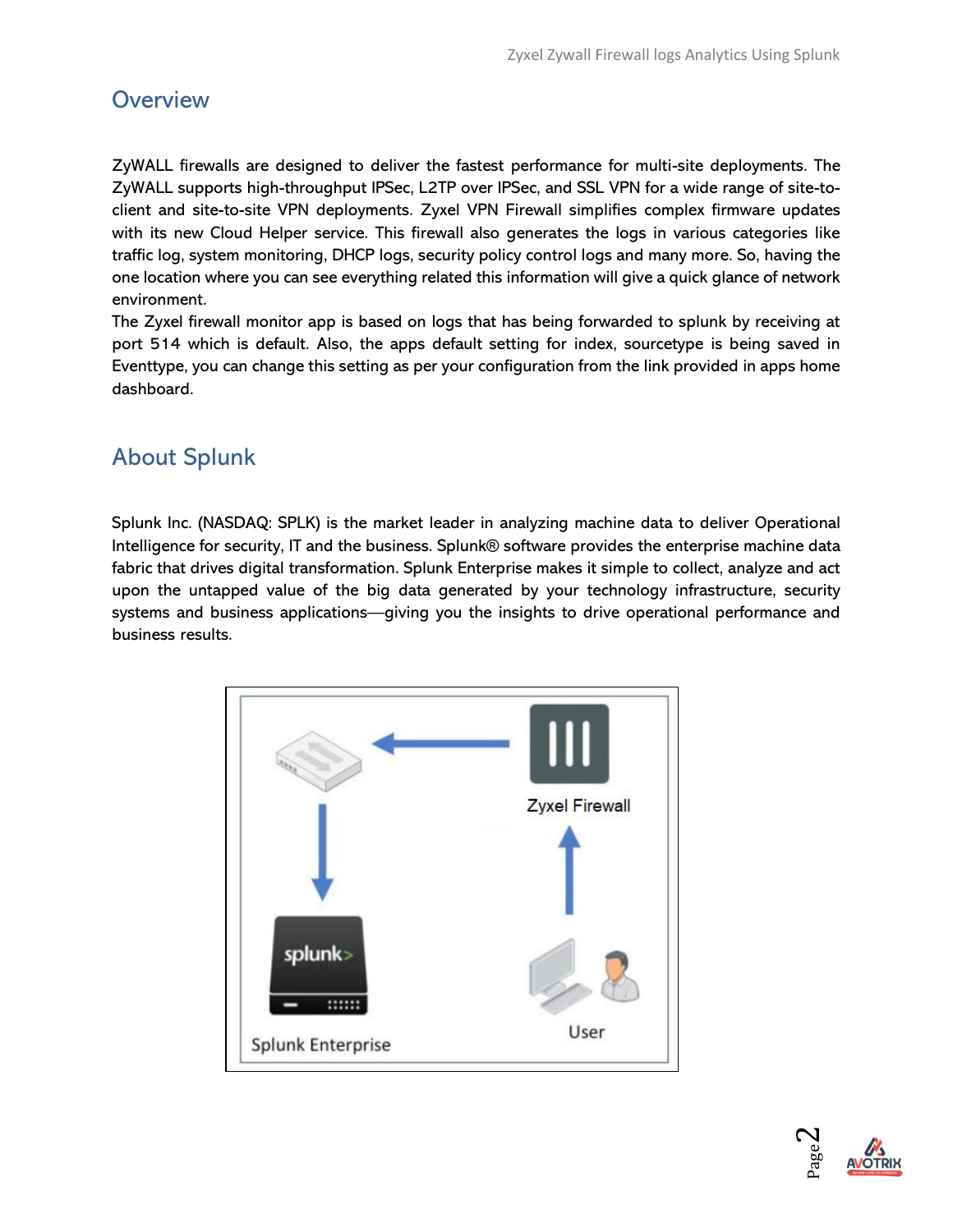### <span id="page-3-0"></span>Splunk Configuration

1. To install Splunk Apps, click the gear.



2. To install Splunk Apps, click the gear. Click Browse more apps and search for "Zyxel Firewall"

| Apps |                                                  |            |  |
|------|--------------------------------------------------|------------|--|
|      |                                                  |            |  |
|      | <b>Browse more apps</b><br>Install app from file | Create app |  |

3. Install Zyxel Firewall App for Splunk. Enter your splunk.com username & password.



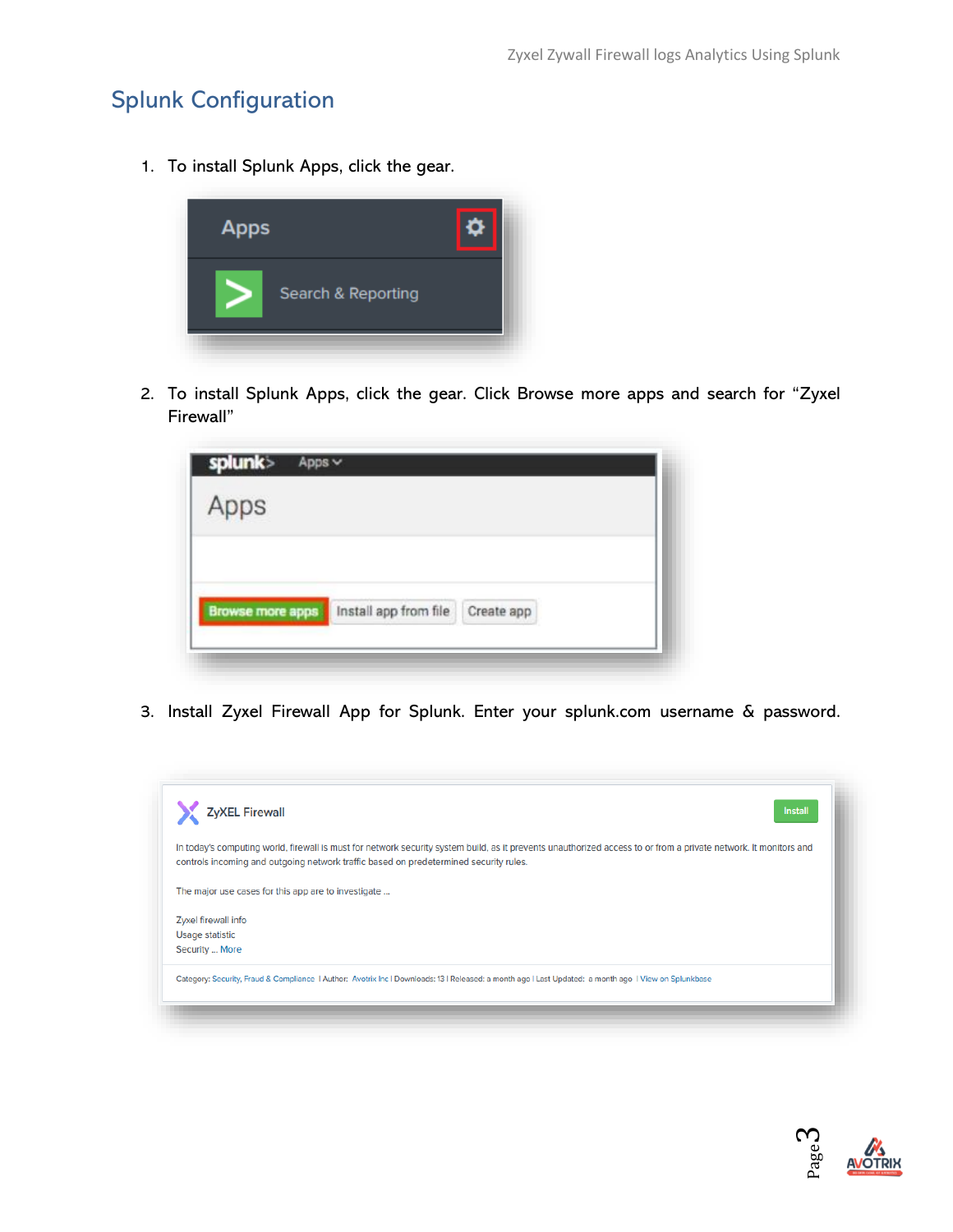

4. From the setting click Data Inputs.

5. Under Data Inputs create a new UDP input by clicking Add new on the right.

| Type                                                                                                                       | <b>Inputs</b> | <b>Actions</b> |
|----------------------------------------------------------------------------------------------------------------------------|---------------|----------------|
| Local event log collection<br>Collect event logs from this machine.                                                        |               | Edit           |
| Remote event log collections<br>Collect event logs from remote hosts. Note: this uses WMI and requires a domain account.   | $\mathbf{1}$  | $+$ Add new    |
| <b>Files &amp; Directories</b><br>Index a local file or monitor an entire directory.                                       | 9             | + Add new      |
| Local performance monitoring<br>Collect performance data from local machine.                                               | $\Omega$      | $+$ Add new    |
| Remote performance monitoring<br>Collect performance and event information from remote hosts. Requires domain credentials. | $\Omega$      | $+$ Add new    |
| <b>HTTP Event Collector</b><br>Receive data over HTTP or HTTPS.                                                            | $\Omega$      | $+$ Add new    |
| <b>TCP</b><br>Listen on a TCP port for incoming data, e.g. syslog.                                                         | $\Omega$      | $+$ Add new    |
| <b>UDP</b><br>Listen on a UDP port for incoming data, e.g. syslog.                                                         | $\Omega$      | + Add new      |
| <b>Registry monitoring</b>                                                                                                 | $\Omega$      | $+$ Add new    |

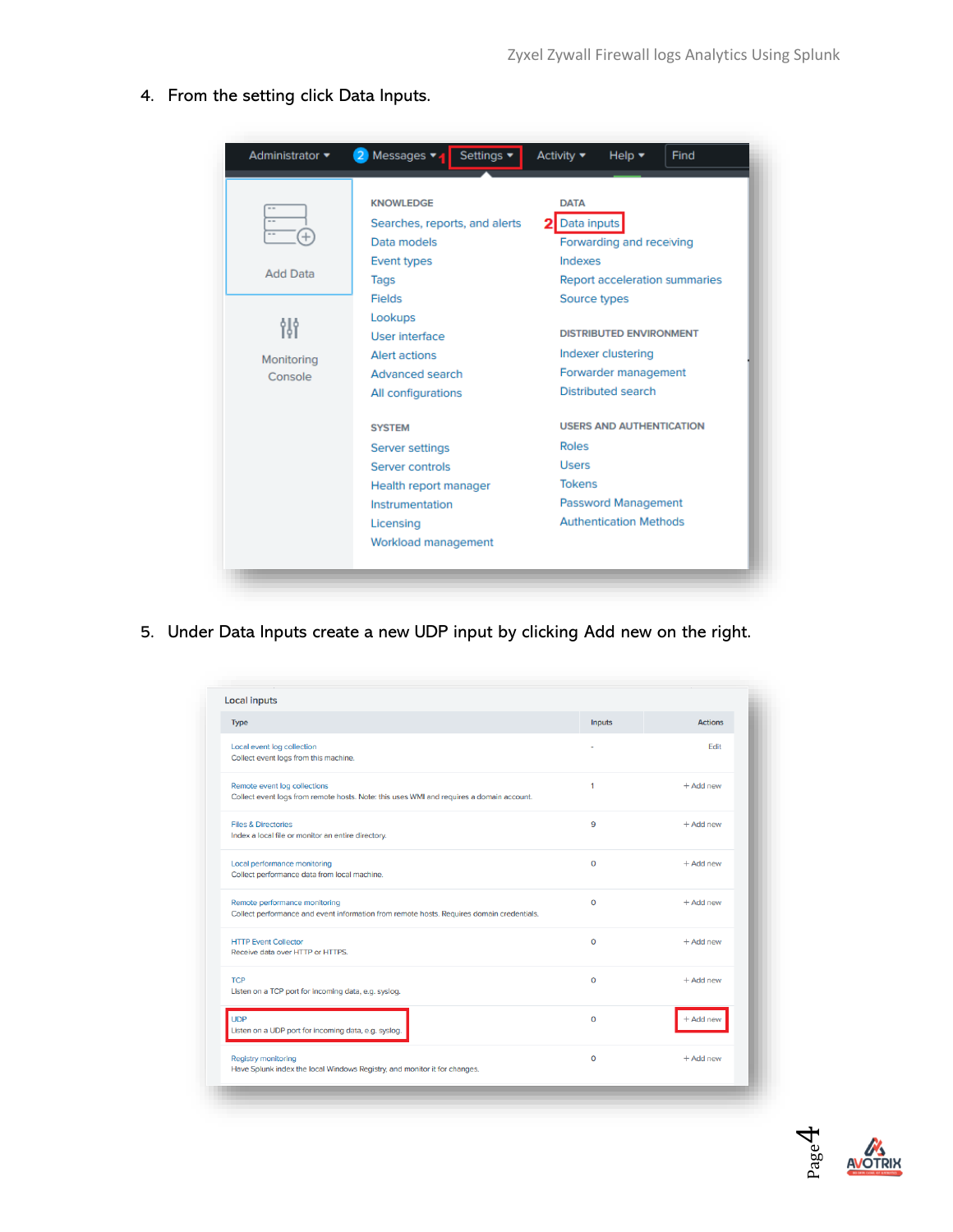|                                    | <b>TCP</b>            | <b>UDP</b> |
|------------------------------------|-----------------------|------------|
| Port?                              | 514<br>Example: 514   |            |
| Source name override?              | optional<br>host:port |            |
| Only accept connection<br>from $?$ | optional              |            |

#### 6. Create a UDP Data Source on Port 514.

#### 7. Click New

#### 8. Under Input Settings set the Source Type to "zyxel-fw". Set the Source Type Category to Custom.

| Source type<br>The source type is one of the default fields that the Splunk<br>platform assigns to all incoming data. It tells the Splunk platform                                           | <b>Select</b><br><b>New</b>                            |
|----------------------------------------------------------------------------------------------------------------------------------------------------------------------------------------------|--------------------------------------------------------|
| what kind of data you've got, so that the Splunk platform can<br>format the data intelligently during indexing. And it's a way to<br>categorize your data, so that you can search it easily. | Source Type<br>zyxel-fw                                |
|                                                                                                                                                                                              | Source Type<br>Custom $\blacktriangledown$<br>Category |
|                                                                                                                                                                                              | Source Type<br>Description                             |

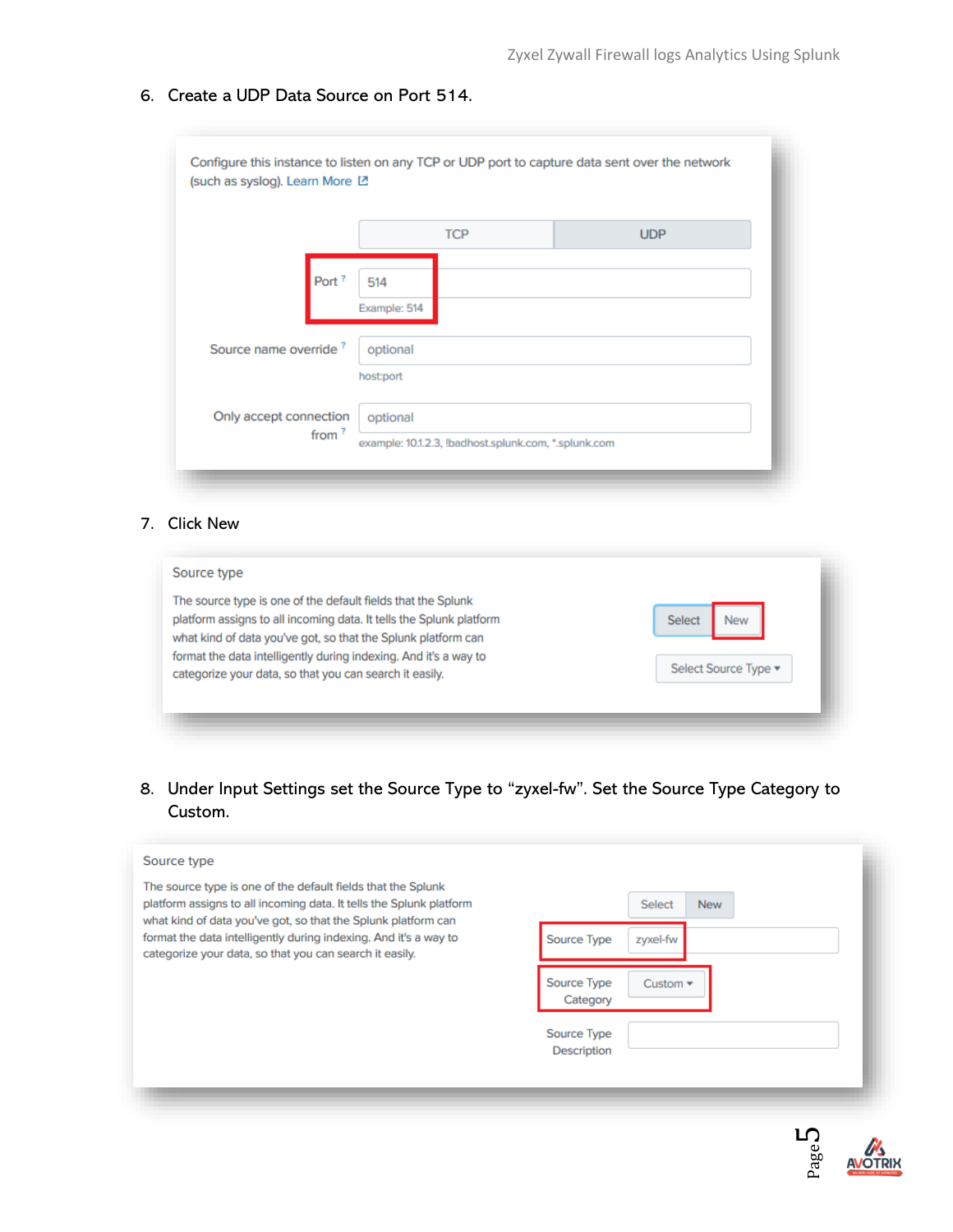#### 9. Click Review.

| <b>Review</b>                   |  |
|---------------------------------|--|
| Source name override ______ N/A |  |

#### 10. Click Submit.

| <b>Add Data</b>                                                                                      | Select Source | <b>Input Settings</b> | Review | Done | <b>Back</b> | Next > |
|------------------------------------------------------------------------------------------------------|---------------|-----------------------|--------|------|-------------|--------|
| UDP input has been created successfully.<br>Configure your inputs by going to Settings > Data Inputs |               |                       |        |      |             |        |

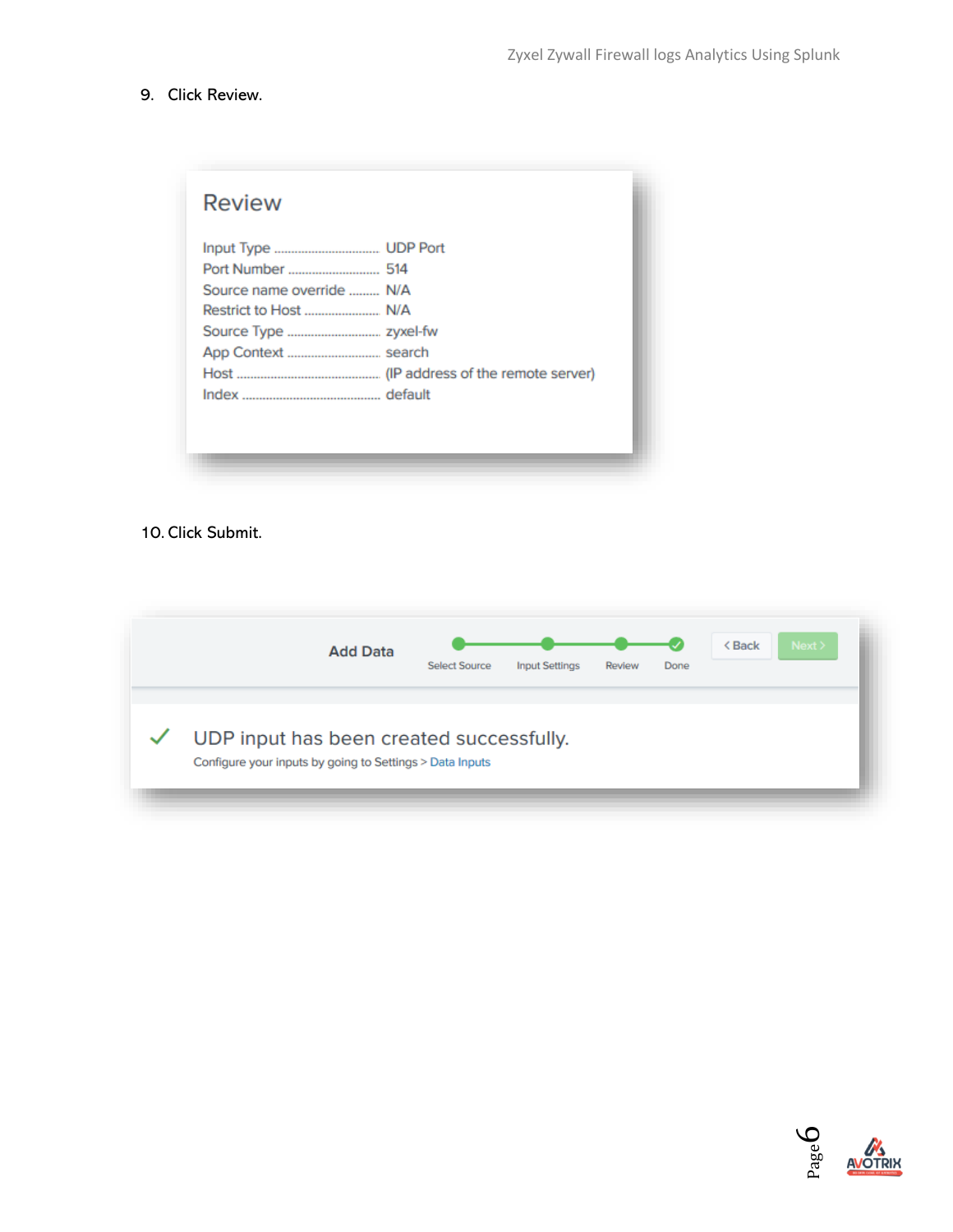# <span id="page-7-0"></span>Zyxel Firewall Monitor

It provides information related to hardware firewall device incorporated in company environment.

| <b>ZyXEL Firewall Monitor</b><br><b>Reports</b><br><b>Alerts</b><br>Search                                                                                                                                                                               | ZyXEL Firewall<br><b>Monitor</b>                                                                                                                                                                                                                                                                     |
|----------------------------------------------------------------------------------------------------------------------------------------------------------------------------------------------------------------------------------------------------------|------------------------------------------------------------------------------------------------------------------------------------------------------------------------------------------------------------------------------------------------------------------------------------------------------|
| <b>ZyXEL Firewall Monitor</b>                                                                                                                                                                                                                            |                                                                                                                                                                                                                                                                                                      |
| <b>Usage Stats</b><br>Security<br>Home                                                                                                                                                                                                                   |                                                                                                                                                                                                                                                                                                      |
| <b>Firmware Version</b><br><b>Model Name</b><br>Device ID<br>Hostname<br>$\Lambda$                                                                                                                                                                       | CPU<br>Memory<br>A                                                                                                                                                                                                                                                                                   |
| <b>VPN100</b><br>V4.35(ABFV.3)<br><b>Avotrix-Firewall</b>                                                                                                                                                                                                | 6 <sup>7</sup><br>25.7<br>bc9911b3cf60                                                                                                                                                                                                                                                               |
| Introduction:                                                                                                                                                                                                                                            | Sample:                                                                                                                                                                                                                                                                                              |
| In todays computing world, firewall is must for network security system build, as it prevents unauthorized access to or from a private<br>network. It monitors and controls incoming and outgoing network traffic based on predetermined security rules. | ----<br><b>Program Marine</b><br>A Breathway<br>a Immer                                                                                                                                                                                                                                              |
| The major use cases for this app are to investigate                                                                                                                                                                                                      | V10.02(ABFV.2)<br><b>VPN100</b><br><b>Avotrix-Firewall</b><br>bc9911b3cf60<br><b>Sale Library</b>                                                                                                                                                                                                    |
| 1. Zyxel firewall info                                                                                                                                                                                                                                   | 1.07 Gb<br>11.24 Gb<br><b>Biographic</b><br><b>Service</b>                                                                                                                                                                                                                                           |
| 2. Usage statistic                                                                                                                                                                                                                                       | <b>ANTICATO</b>                                                                                                                                                                                                                                                                                      |
| 3. Security inspection                                                                                                                                                                                                                                   |                                                                                                                                                                                                                                                                                                      |
| This firewall also generates the logs in various categories like traffic log, system monitoring, DHCP logs, security policy control logs                                                                                                                 | <b>Description</b><br><b>Share</b><br>Down Age<br><b>Palama Suburnita</b><br>Collaboral Traffic in Initi                                                                                                                                                                                             |
| and many more. So having the one location where you can see everything related this information will give a quick glance of                                                                                                                              | <b>101 104 8 10</b><br><b>Sharehouse</b><br><b>Service Service</b><br>$\sim$<br>$\sim$ 40<br>10.101.8.102<br><b>Kidener 39</b><br>Server Jean<br>10.10.2.10<br><b>State And</b><br><b>Server have</b><br>$\sim$                                                                                      |
| network environment.                                                                                                                                                                                                                                     | 10.151.8.143<br>Stone And<br><b>Server Jens</b><br>$\sim$<br><b>CO 100 8 140</b><br><b>School School of</b><br><b>Server Jane</b><br>4.441<br><b>10.16.815</b><br><b>Solution State</b><br>Server Jan<br>$\sim$                                                                                      |
| Idea is to use that logs and analyze to get insight of network activity and possible threats to it Using Splunk                                                                                                                                          | 00.166.9.152<br><b>Service Inc.</b><br>10.166.9.167<br><b>A.M.</b><br><b>Mark 365</b><br><b>Server Jers</b>                                                                                                                                                                                          |
| To see lookup used in dashboard click here.                                                                                                                                                                                                              | tes ser a ser<br><b>Service Service</b><br>14.40<br><b>ALCO</b><br>10.101.0.101<br>0.01<br><b>Service Jane</b><br>14.00<br><b>Sales allowance from autobio</b>                                                                                                                                       |
| To see and configured EventTypes click here.                                                                                                                                                                                                             | Lock P address for Presid<br>Source Rive<br><b>Bonnet &amp; England P.A.</b><br>No of News 4<br><b>Rocat +</b><br>Abenci 4<br>103.50 A.100<br><b>KINNER</b><br>24.513.151<br>16 apr st<br>10.50 A.M<br>0.03.19.96<br><b>Link</b><br>10.20.20.20<br>$\sim$<br><b>With an any</b><br><b>THE PERSON</b> |

## <span id="page-7-1"></span>Usage Status

It shows daily or weekly data consumption through network i.e outgoing and incoming Traffic.



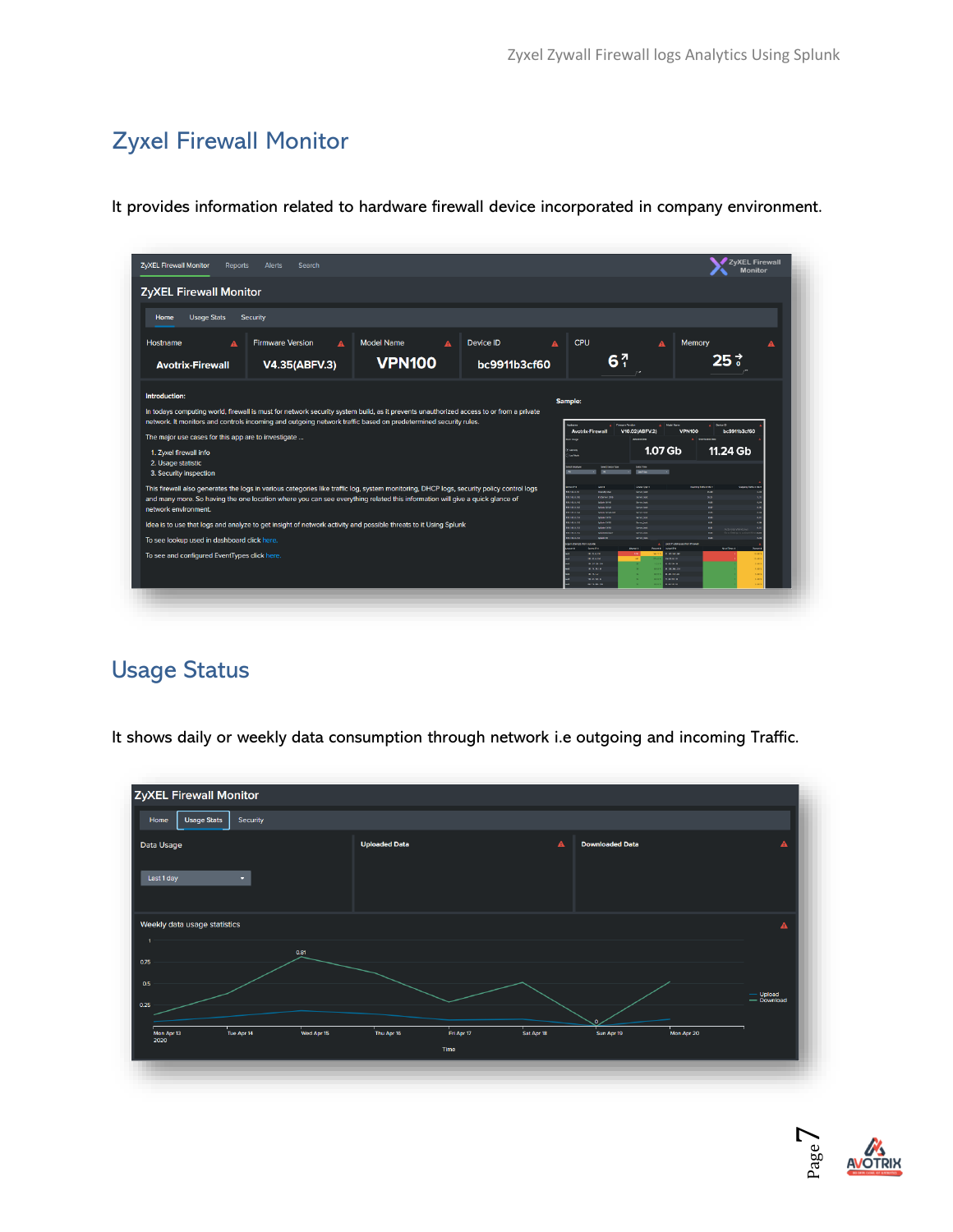#### <span id="page-8-0"></span>Data usage:

 It shows Outgoing /incoming data consumption of all the network devices connected to our company network. The traffic logs contain Data usage based on the MAC addresses available in firewall logs, so to get the actual list of devices we had to create the Lookup with MAC and IP addresses along with devices owner.

| <b>Select Employee</b> | Select Device Type     | <b>Select Time</b> |                          |                          |
|------------------------|------------------------|--------------------|--------------------------|--------------------------|
| All                    | All<br>۰.              | Last 1 day<br>۰.   |                          |                          |
|                        |                        |                    |                          |                          |
|                        |                        |                    |                          | A                        |
| Device IP ≑            | User $\Leftrightarrow$ | Device Type ≑      | Incoming Traffic in Mb ≑ | Outgoing Traffic in Mb ≑ |
| 192.168.0.102          | WinServer 2016         | Server_host        | 2.44                     | 1.60                     |
| 192.168.0.71           | Camera                 | Camera             | 1.43                     | 28.22                    |
| 192.168.0.174          | Splunk-appsearchhead   | Server_host        | 0.67                     | 0.15                     |
| 192.168.0.86           | Fingerprint            | IOT_Device         | 0.19                     | 0.14                     |
| 192.168.0.34           | Wifi-Router            | Router             | 0.18                     | 0.10                     |
| 192.168.0.142          | Splunk-SH142           | Server_host        | 0.03                     | 0.02                     |
| 192.168.0.143          | Splunk-SH143           | Server_host        | 0.03                     | 0.02                     |
| 192.168.0.10           | SharedSystem           | Server_host        | 0.02                     | 0.01                     |
| 192.168.0.144          | Splunk-SH144_old       | Server_host        | 0.01                     | 0.01                     |
| 192.168.0.163          | Splunk-DS              | Server_host        | 0.01                     | 0.01                     |
|                        |                        |                    |                          | $2$ next »<br>« prev     |

### <span id="page-8-1"></span>**Security**

It gives insight of multiple root login attempts in our network by outside network and show IP addresses that has been locked by firewall. By this information we can track the brute force attacks, we could then block those specific attackers too.

| Log-in attempts from outside<br>A |                      |                |                |           |  |
|-----------------------------------|----------------------|----------------|----------------|-----------|--|
| Username $\div$                   | Source IP $\diamond$ | Country $\div$ | Attempt $\div$ | Percent ≑ |  |
| ashitosh                          | 202.134.170.60       | India          | 1              | 100.00 %  |  |
|                                   |                      |                |                |           |  |
|                                   |                      |                |                |           |  |
|                                   |                      |                |                |           |  |
|                                   |                      |                |                |           |  |
|                                   |                      |                |                |           |  |
|                                   |                      |                |                |           |  |
|                                   |                      |                |                |           |  |
|                                   |                      |                |                |           |  |